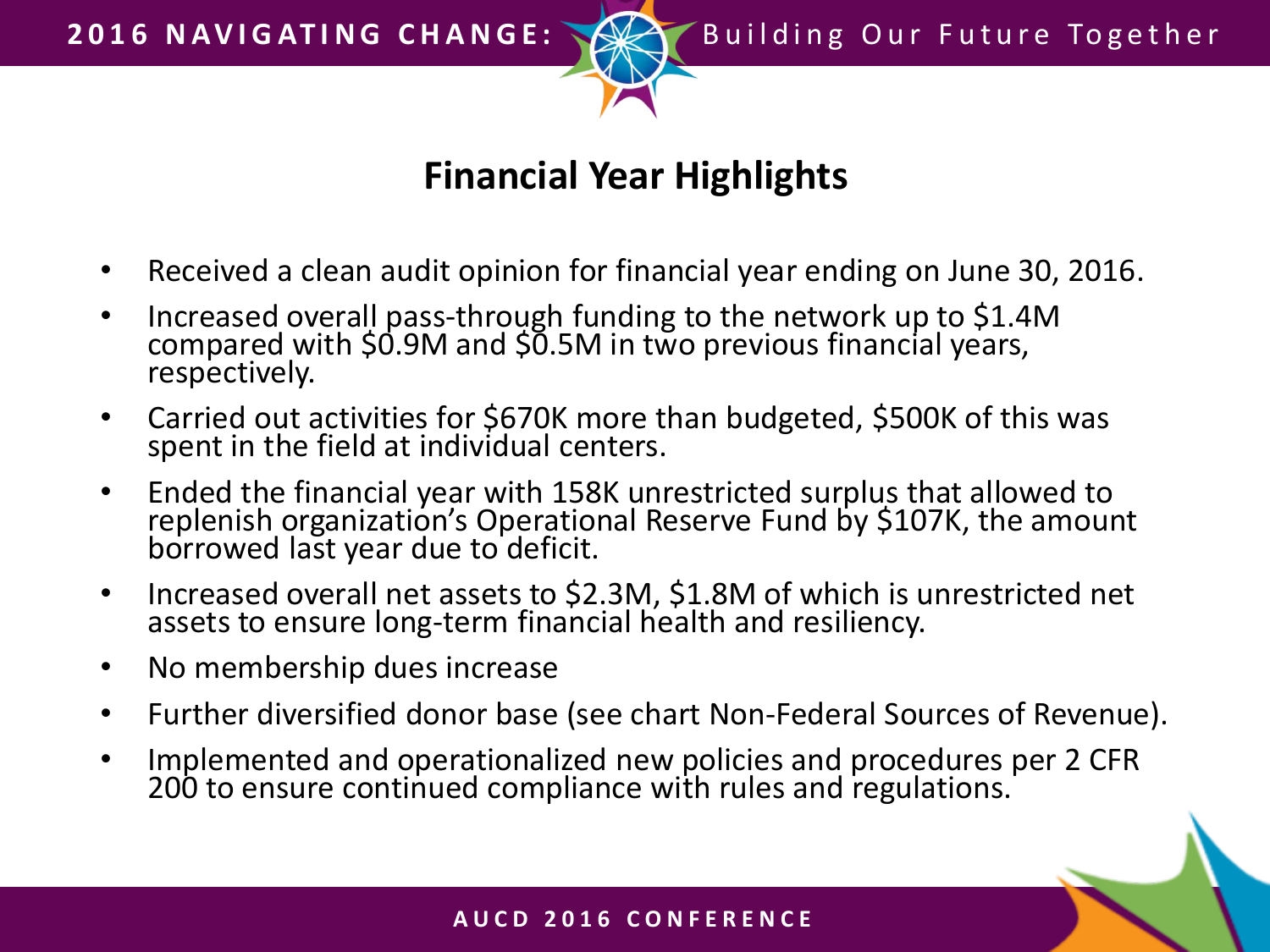## **Total Revenue, Expenses and Net Assets (in Million USD)**



## **A U C D 2 0 1 6 C O N F E R E N C E**